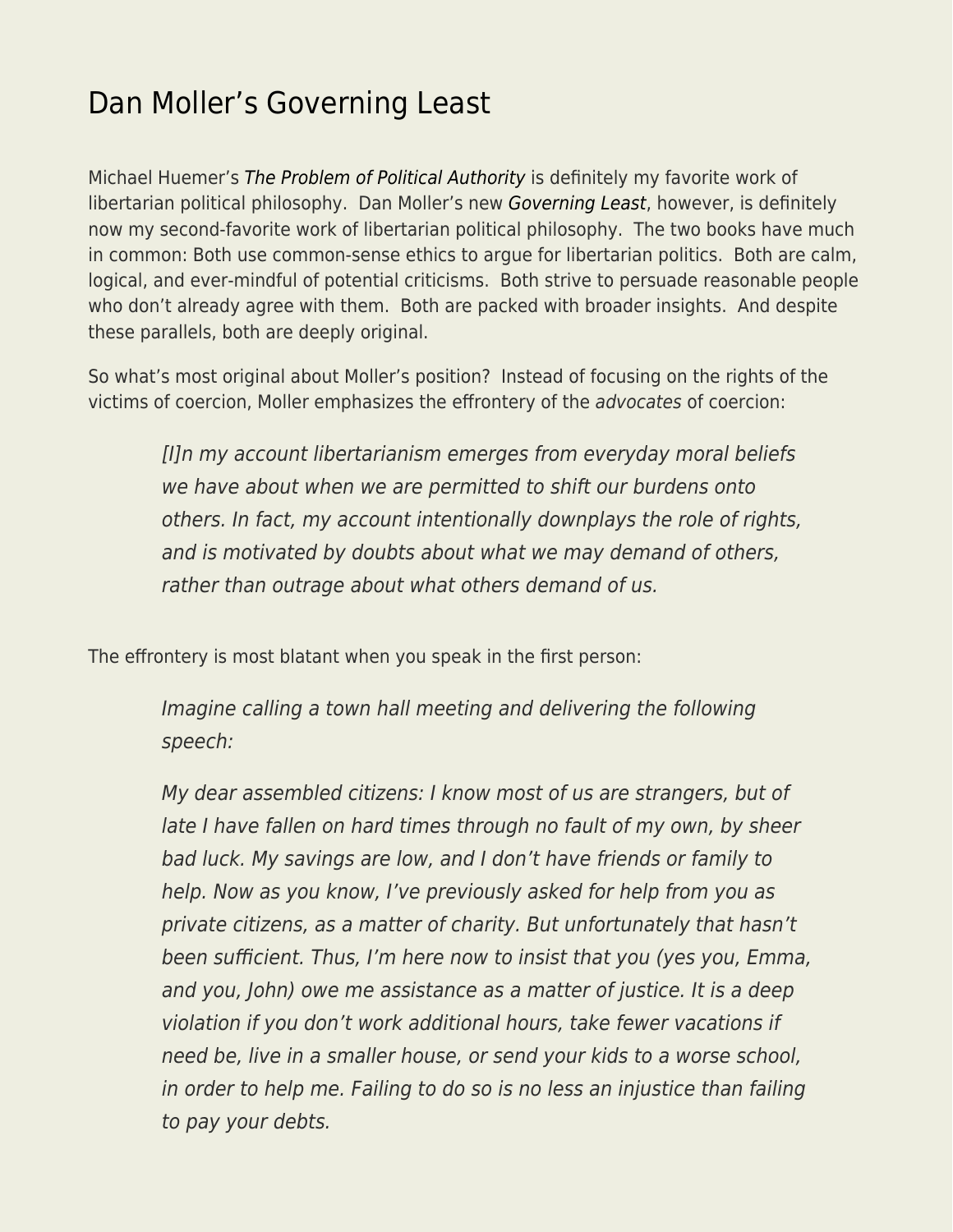Moreover, calling this an injustice means that it's not enough that you comply with your obligations by working on my behalf. No, I insist that you help me to force your fellow citizens to assist me. It doesn't matter if these others say to you that they need the money for their own purposes, that they prefer worthier causes, or if they're just hardhearted and don't care. To the extent you care about justice, you must help me to force these others to assist me whether they wish to or not, since that is what is owed me in light of my recent bad luck.

Could you bring yourself to make this speech?

The fundamental objection to Moller's position, he thinks, is to claim that governments have "emergent moral powers." But Moller firmly denies this. Governments are just groups of people, so they are morally obliged to follow the same moral principles as everyone else. While this may seem like libertarian question-begging, there's nothing uniquely libertarian about it:

It is notable that many who wish to block rights-based objections to state action are nevertheless eager to enter their own moral objections to what the state does. Many of those unsympathetic to attacks on taxation rooted in individual rights also portray the absence of welfare provisions or various immigration policies as "unconscionable." There is nothing inconsistent about this; the one set of moral claims may be right and the other confused. But the objection then cannot be based on the emergent moral powers of the state. We cannot both reject appeals to individuals rights on the general grounds that morality has nothing to tell us about what may emerge from government institutions, and then do just that, substituting our own preferred brand of interpersonal morality. Once we notice this, support for emergence should shrink drastically, since it will only come from those who think there are no policies of the state that can be rejected on fundamental moral grounds. The non- emergence assumption per se has no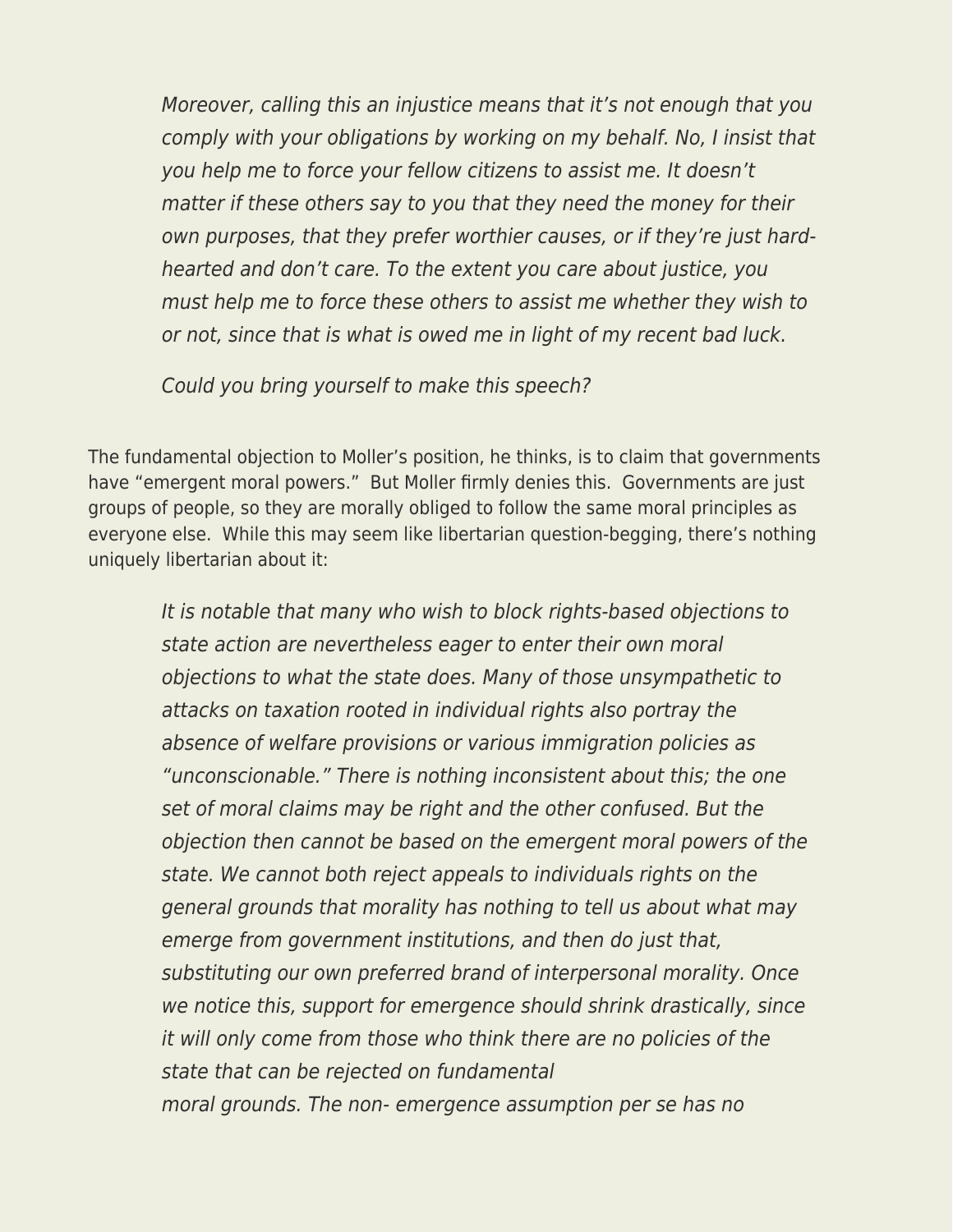## particular ideological leanings.

But doesn't common-sense morality admit that rights to person and property are not absolute? Of course; exceptions abound. Moller sternly emphasizes, however, that these exceptions come with supplemental moral burdens attached. In his "Emergency" hypothetical, for example, you steal \$1000 under duress. What then?

I propose the following non-exhaustive list of residual obligations for cases like Emergency:

Restitution: although I didn't do wrong, I must repay the \$1,000 if possible, perhaps in reasonable installments.

Compensation: to the extent you are otherwise harmed by my actions, I should attempt to compensate you. For instance, if I smashed your windows getting in or forced you to incur some loss because you had to come home at short notice, I must compensate you at some reasonable rate.

Sympathy: it is incumbent on me to convey, if not an apology for my (permissible) actions, at least sympathy for the harm I have caused you. ("I'm very sorry I had to do that" would be the natural if slightly misleading phrase.) I cannot offer a Gallic shrug at your distress and announce, "I did nothing wrong— it's your problem" as you survey the wreckage of your home. To do so would exhibit a serious character flaw.

Responsibility: my obligations are not just backward looking, but forward looking. If I can reasonably foresee that some action of mine will put me in the position of facing an emergency that will then render it permissible to harm you, I must take responsibility to avoid such actions if possible. I should not think that I have less reason to take responsibility because I can avoid harms by transferring them to you instead. And failing to take responsibility weakens my claim to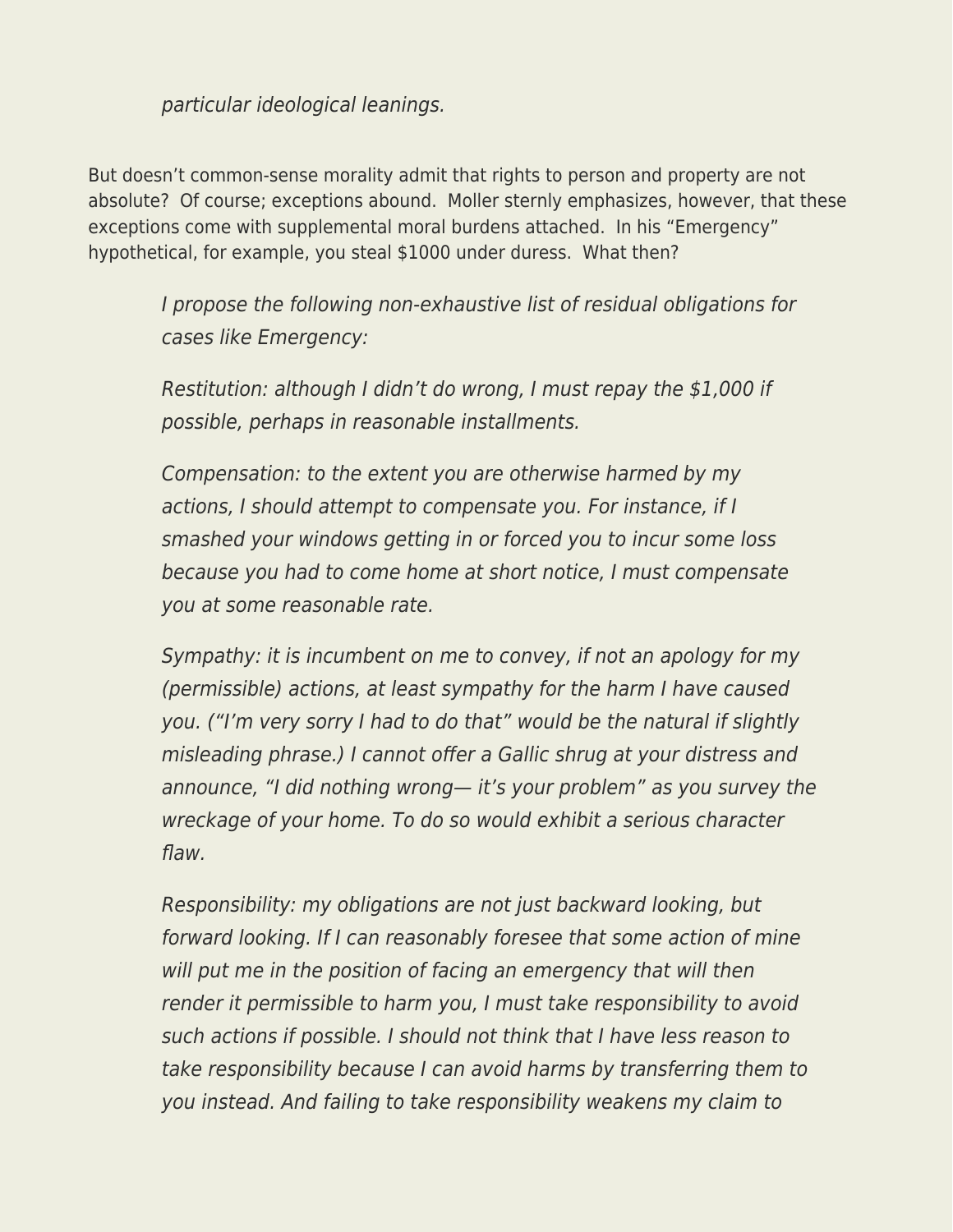impose costs on others when the time comes.

A related principle is worth mentioning as well:

Need: my warrant for harming you depends on how bad my situation is. I cannot harm you if I am doing fine already merely in order to improve my position still further. I may be permitted to take your \$1,000 to avert a physical threat, but not in order to make a lucrative investment in order to get even richer.

The political implications are expansive, starting with:

A welfare state justified in virtue of overriding reasons to promote the good of the beneficiaries incurs these residual obligations. Flouting them amounts to unfair burden- shifting. What would it look like actually to satisfy them? For starters, if I were the beneficiary of some emergency medical procedure that a third party compelled others to contribute to— say a state agency— I would be obligated to repay those charged for my benefit, possibly with some compensatory surcharge. If unable to pay, I would be required to pay in installments, with the agency keeping track of my income and tax records to ensure that my repayment were in line with my means…

Moreover, in repaying, my attitude toward my fellow citizens ought to be one of gratitude for coming to my assistance, as opposed to viewing these services as entitlements due to me as a matter of citizenship. This may seem curious: by hypothesis, the services I received made it past the threshold, meaning that the wealth transfers involved were permissible, and since I am repaying, they won't

even be net transfers in the long run, barring misfortune. Depending on how badly I needed aid, aiding may even have been obligatory on a third party. Why should I express gratitude for others fulfilling their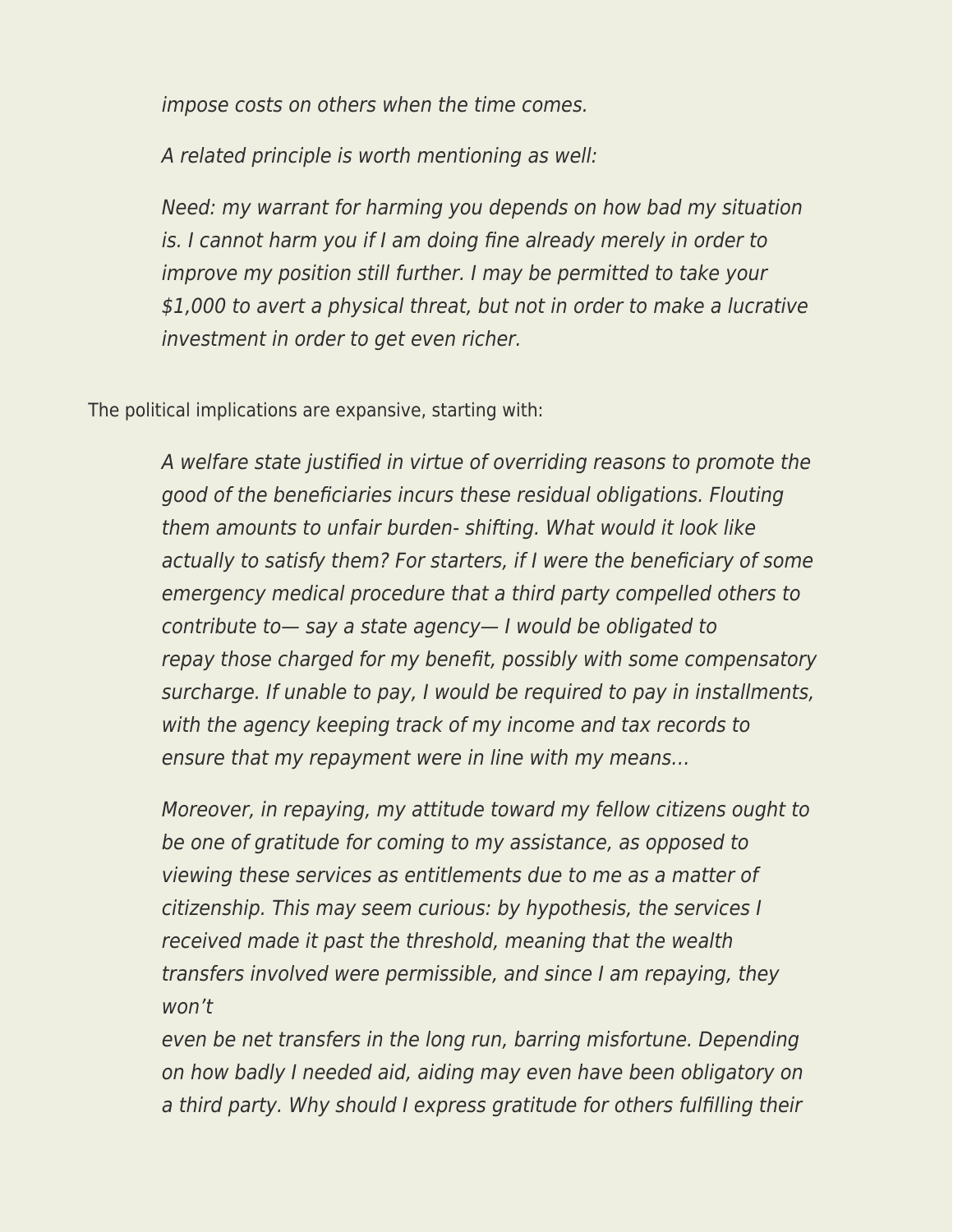duties? Consider the Gallic shrug— that supreme expression of indifference at someone else's misfortunes, while disclaiming all responsibility for rectifying them, frequently encountered in Parisian cafés. Why shouldn't I shrug my Gallic shrug at the rich complaining about their tax bill, and point out I merely got what I was entitled to, as would they in a similar situation?

This complaint would be apt if appropriate moral responses were a function solely of whether our acts are required or permissible. But there are all kinds of inappropriate moral responses even when what we have done is permissible or when what the other has done was required. If we are to meet for lunch and an urgent business affair obtrudes itself, I may be permitted to skip our lunch, but I shouldn't treat putting you out lightly. What makes a Gallic shrug a vice here is that beneath the outer layer of permissibility there remains an inner structure whereby you have been harmed for my sake, which ought to be a source of concern, leading to some appropriate expression of regret if I am a decent person. And the same is true in the case of welfare services. This is easy to ignore because

of the opaque veils of state bureaucracy. But behind the faceless agency lie people who are harmed for the sake of benefiting me.

Governing Least manages to be at once readable and dense. And though you can't tell from the passages I just quoted, Moller also repeatedly appeals to and grapples with cutting-edge social science. What, for example, should philosophers think about [Greg](http://www.econlib.org/library/Columns/y2014/Klingheritability.html) [Clark's work on the long-run heritability of social status](http://www.econlib.org/library/Columns/y2014/Klingheritability.html)? Moller's take will surprise many of you.

Last question: Why do I still prefer Huemer to Moller? Intellectually, because Huemer's appeal to individual rights is just more clear-cut than Moller's objection to "burdenshifting." Furthermore, Huemer focuses on the broader case for libertarianism, while Moller self-consciously focuses on opposition to the welfare state.\* And while Moller's book is beautifully written and well-organized, Huemer's is stellar on both counts.